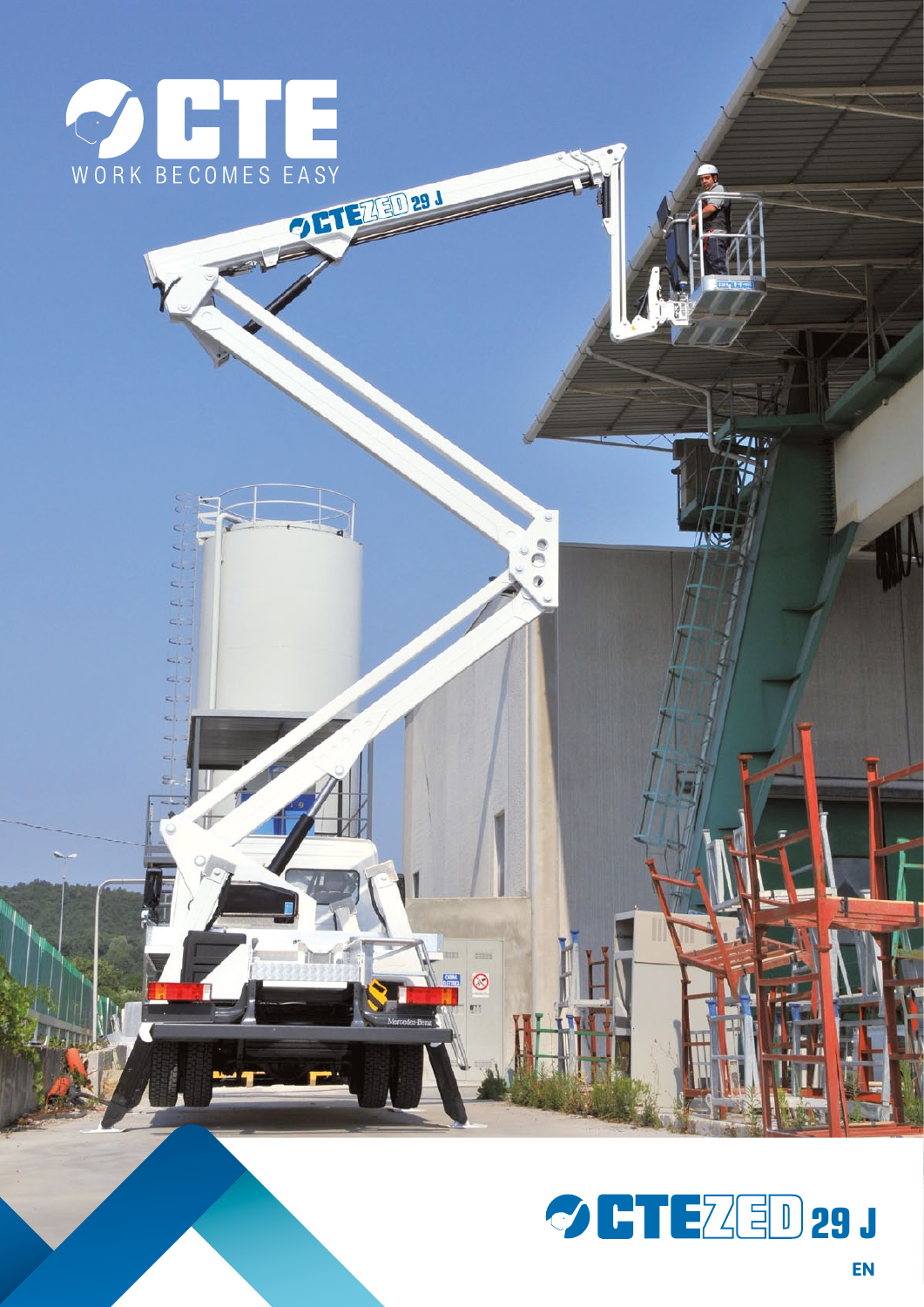# **OCTEZED 29 J**

Versatile, with sturdy design, **CTE ZED 29 J** is the ideal equipment to achieve maximum performance in different applications: construction, pruning, renovation and cleaning of buildings.

#### **ABSOLUTE VERTICALITY WITH ONE control**

In **CTE ZED** truck-mounted aerial platforms both the extension cylinder and the electrical and hydraulic systems are inside the arm, protected from weathering and debris.

Guaranteeing significant operability at height. Possibility of "plumb line" movement in less time: ideal for cleaning facades and arboriculture.

#### **STABILITY AT HEIGHT**

**CTE ZED 29 J** boom design ensures full operator stability in the basket.



OFTEZED29J





#### **Maximum basket capacity at maximum outreach**

ARCUDI

#### **CLEAN TOP BOOM**

The electrical system and catenary housed inside the arm are protected from getting caught up with other elements during operation.